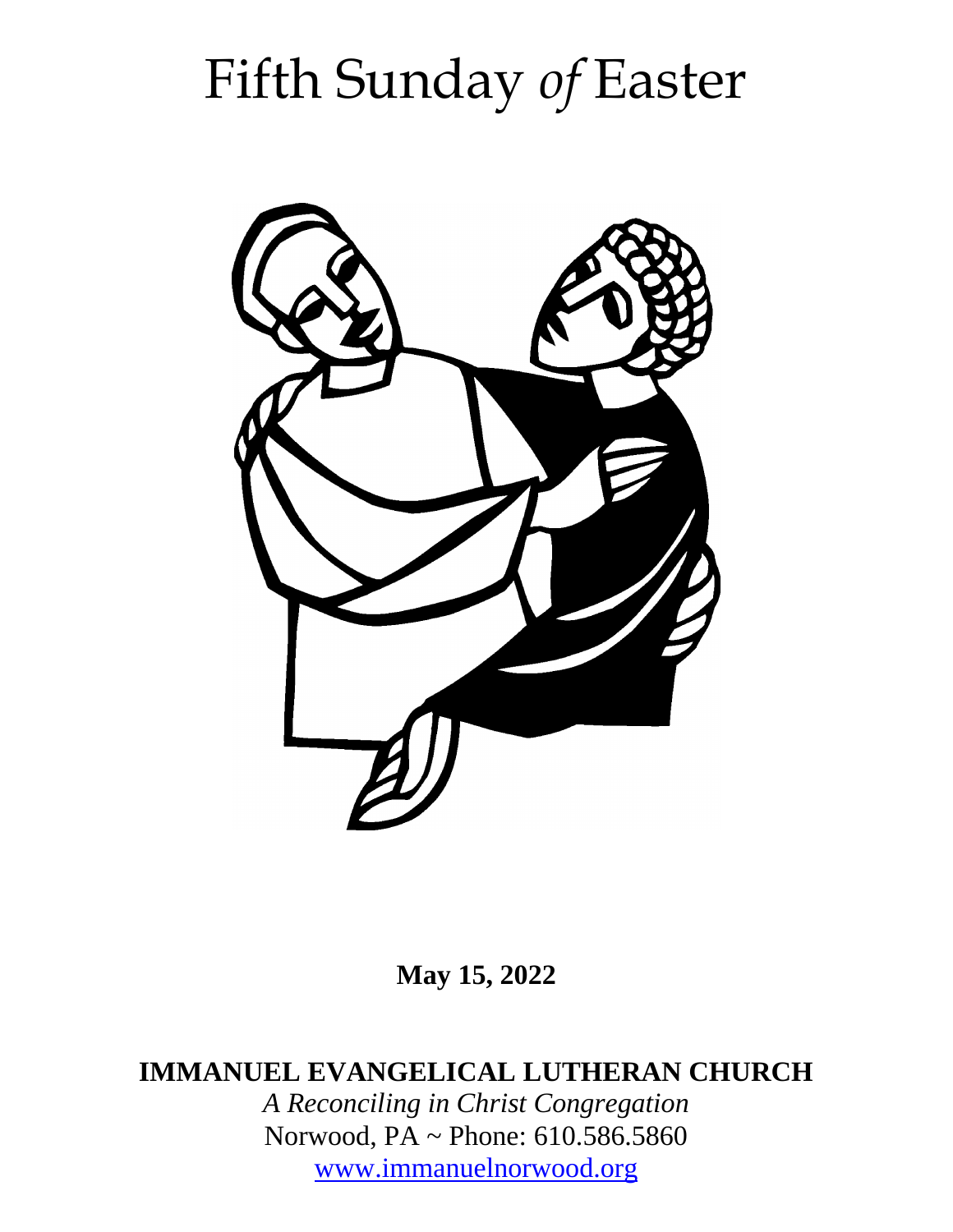The People of Immanuel are Ministers of the Church The Rev Scott R. Lee, Pastor Kathleen Schneider, Director of Music **Immanuel Welcomes Organist, Quinton Lerch!**

*Please pick up your communion card and Fellowship cup on the way into the Sanctuary for Holy Communion.*

PRELUDE *(Prayerful time for reflection.)*

^Mission Statement:

#### **C: We of Immanuel are claimed, gathered, and sent by God to live Christ's example through worship, education, and service.**

#### THANKSGIVING FOR BAPTISM

Alleluia! Christ is risen. **Christ is risen indeed. Alleluia!** In the waters of baptism, we have passed over from death to life with Jesus Christ, and we are a new creation. For this saving mystery, and for this water, let us bless God, who was, who is, and who is to come.

*Silence for reflection and self-examination. (Kneeling as able.)*

We thank you, God, for your river of life, flowing freely from your throne: through the earth, through the city, through every living thing. You rescued Noah and his family from the flood; You opened wide the sea for the Israelites. Now in these waters you flood us with mercy, and our sin is drowned forever. You open the gate of righteousness and we pass safely through. In Jesus Christ, you calm and trouble the waters. You nourish us and enclose us in safety. You call us forth and send us out. In lush and barren places, you are with us. You have become our salvation. Now breathe upon this water and awaken your church once more. Claim us again as your beloved and holy people. Quench our thirst; cleanse our hearts; wipe away every tear. To you, our Beginning and our End, our Shepherd and Lamb, be honor, glory, praise, and thanksgiving, now and forever. **Amen.**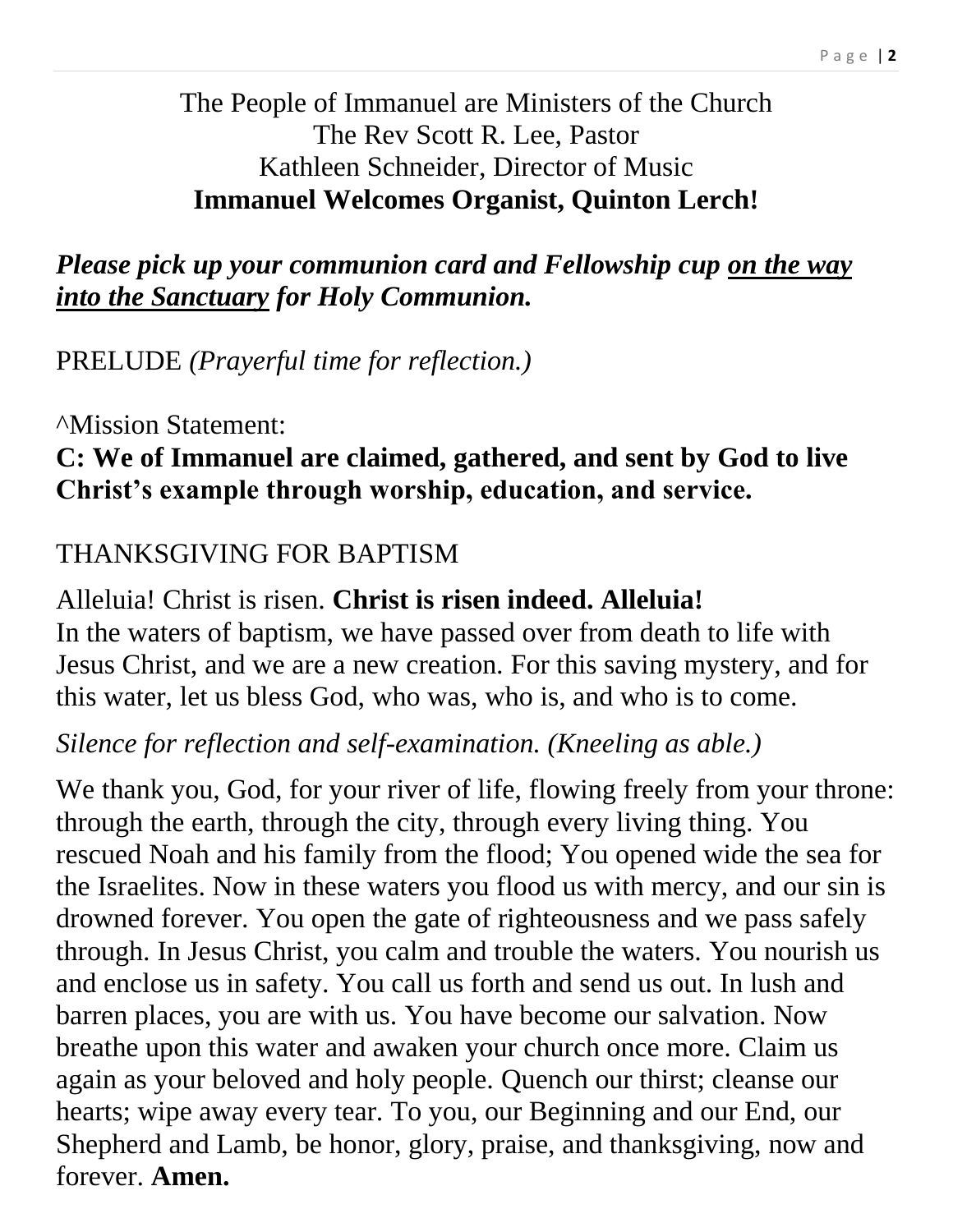#### **^OPENING HYMN**



Text: Paul Z. Strodach, 1876-1947, alt. Music: LASST UNS ERFREUEN, Geistliche Kirchengesänge, Köln, 1623

Text © 1958 Service Book and Hymnal, admin. Augsburg Fortress

Duplication in any form prohibited without permission or valid license from copyright administrator.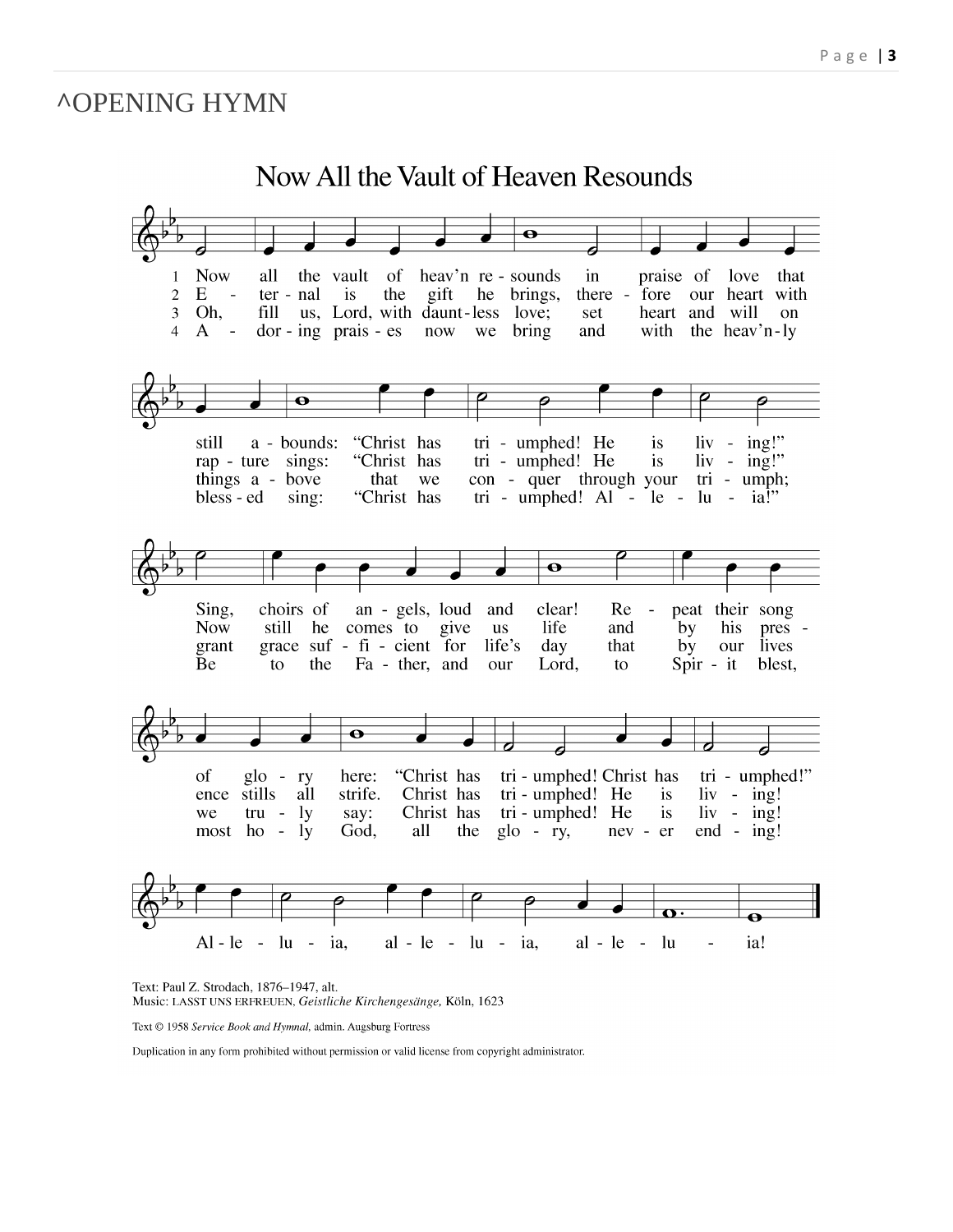P: The grace of our Lord Jesus Christ, the love of God, and the communion of the Holy Spirit be with you all. C: And also with you.

#### **^KYRIE**

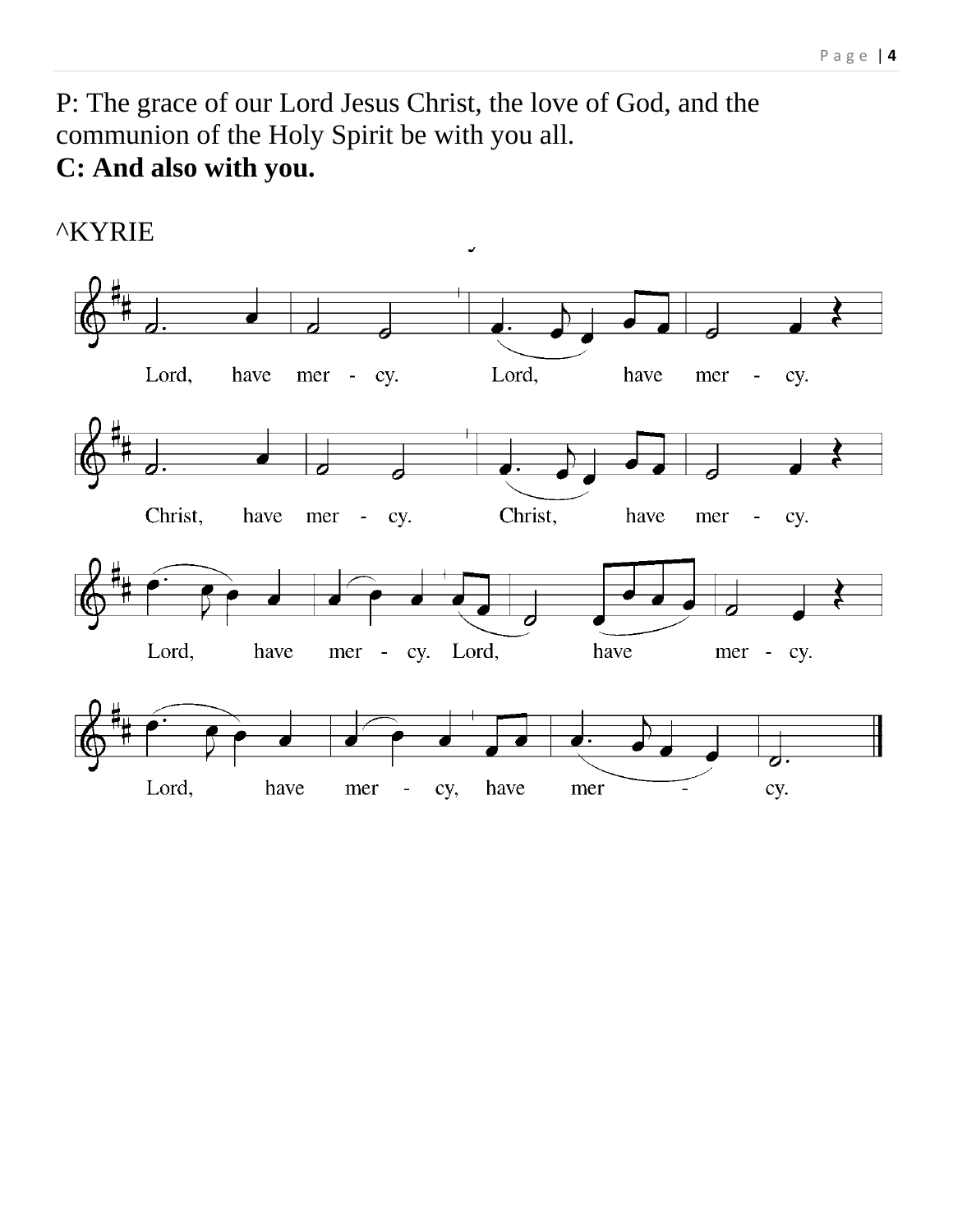#### **AHYMN OF PRAISE**

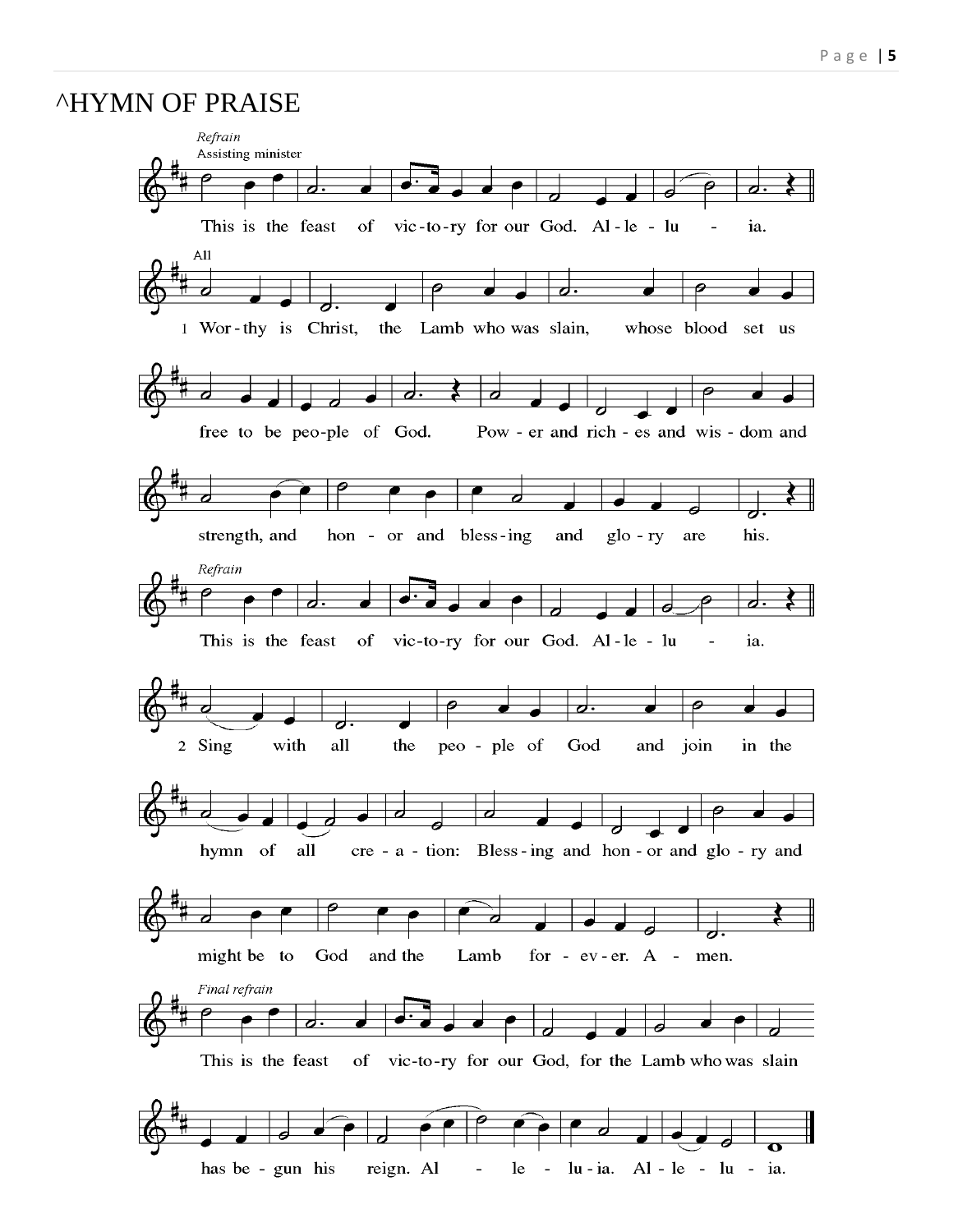- P: The Lord be with you
- C: **And also with you.**
- P: Let us pray

#### ^PRAYER OF THE DAY

**O Lord God, you teach us that without love, our actions gain nothing. Pour into our hearts your most excellent gift of love, that, made alive by your Spirit, we may know goodness and peace, through your Son, Jesus Christ, our Savior and Lord, who lives and reigns with you and the Holy Spirit, one God, now and forever. Amen.**

#### FIRST READING Acts 11:1-18

In defense of his earlier baptism of non-Jewish believers, Peter *demonstrates to the members of the Jerusalem church that God's intention to love Gentiles as well as Jews is revealed in Jesus' testimony. In this way the mission to the Gentiles is officially authorized.*

<sup>1</sup>Now the apostles and the believers who were in Judea heard that the Gentiles had also accepted the word of God. <sup>2</sup>So when Peter went up to Jerusalem, the circumcised believers criticized him, <sup>3</sup>saying, "Why did you go to uncircumcised men and eat with them?" <sup>4</sup>Then Peter began to explain it to them, step by step, saying,  $5\degree$  was in the city of Joppa praying, and in a trance I saw a vision. There was something like a large sheet coming down from heaven, being lowered by its four corners; and it came close to me. <sup>6</sup>As I looked at it closely I saw four-footed animals, beasts of prey, reptiles, and birds of the air.  $\overline{1}$  also heard a voice saying to me, 'Get up, Peter; kill and eat.' <sup>8</sup>But I replied, 'By no means, Lord; for nothing profane or unclean has ever entered my mouth.<sup>'9</sup>But a second time the voice answered from heaven, 'What God has made clean, you must not call profane.' <sup>10</sup>This happened three times; then everything was pulled up again to heaven.  $^{11}$ At that very moment three men, sent to me from Caesarea, arrived at the house where we were. <sup>12</sup>The Spirit told me to go with them and not to make a distinction between them and us. These six brothers also accompanied me, and we entered the man's house.  $^{13}$ He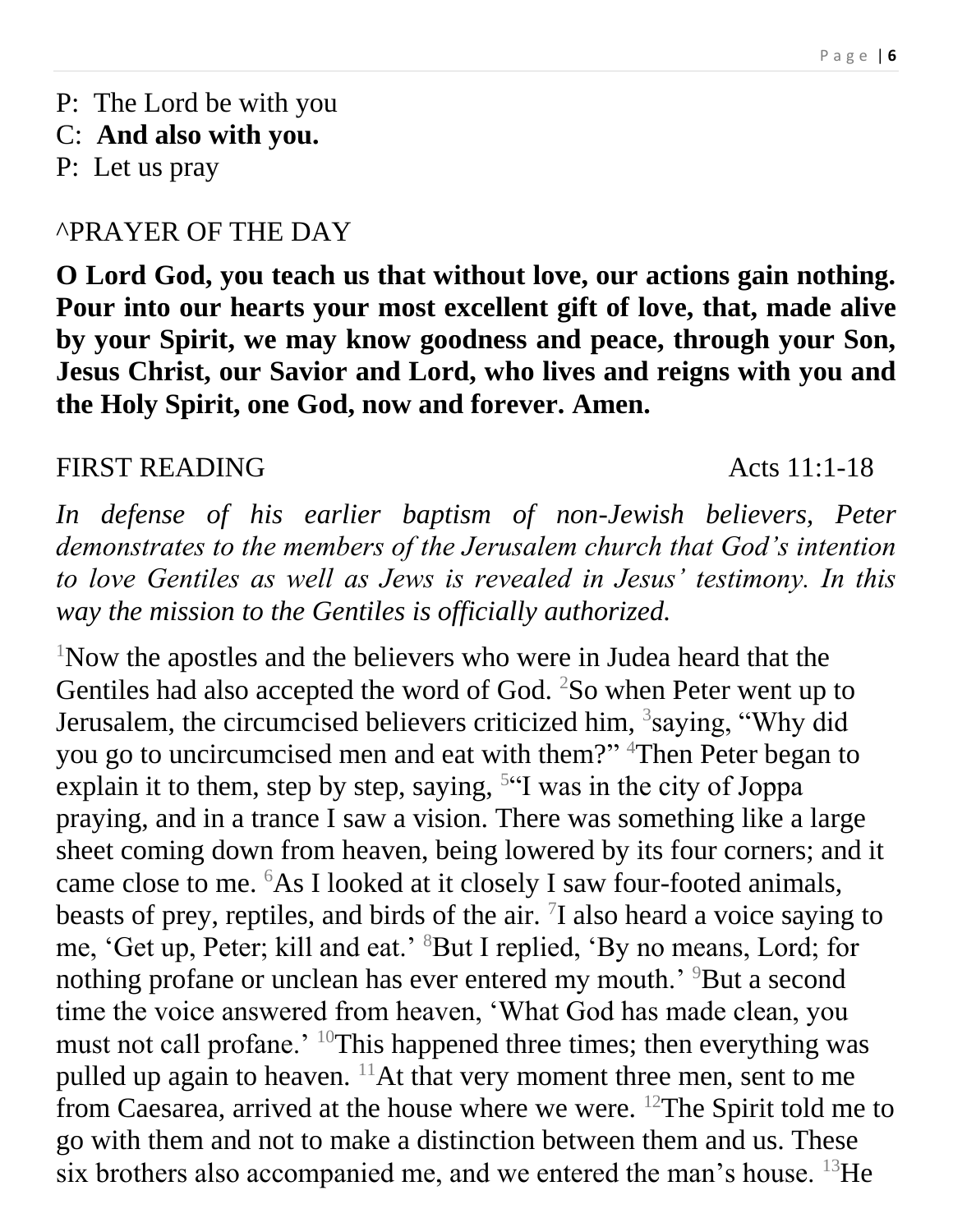told us how he had seen the angel standing in his house and saying, 'Send to Joppa and bring Simon, who is called Peter;  $\frac{14}{1}$ he will give you a message by which you and your entire household will be saved.' <sup>15</sup>And as I began to speak, the Holy Spirit fell upon them just as it had upon us at the beginning. <sup>16</sup>And I remembered the word of the Lord, how he had said, 'John baptized with water, but you will be baptized with the Holy Spirit.' <sup>17</sup>If then God gave them the same gift that he gave us when we believed in the Lord Jesus Christ, who was I that I could hinder God?" <sup>18</sup>When they heard this, they were silenced. And they praised God, saying, "Then God has given even to the Gentiles the repentance that leads to life."

Word of God, word of life: **Thanks be to God**

PSALM 148 *(Read responsively)*

*The splendor of the LORD is over earth and heaven. (Ps. 148:13)*

<sup>1</sup>Hallelujah! Praise the LORD<sup>†</sup> from the heavens; praise God in the heights.

<sup>2</sup>**Praise the LORD, all you angels; sing praise, all you hosts of heaven.**

- <sup>3</sup>Praise the LORD, sun and moon; sing praise, all you shining stars.
- <sup>4</sup>**Praise the LORD, heaven of heavens, and you waters above the heavens.**

<sup>5</sup>Let them praise the name of the LORD, who commanded, and they were created,

- <sup>6</sup>**who made them stand fast forever and ever, giving them a law that shall not <sup>|</sup> pass away.**
- $\sqrt{7}$ Praise the LORD from the earth, you sea monsters and all deeps;
- 8 **fire and hail, snow and fog, tempestuous wind, doing God's will;** <sup>9</sup>mountains and all hills, fruit trees and all cedars;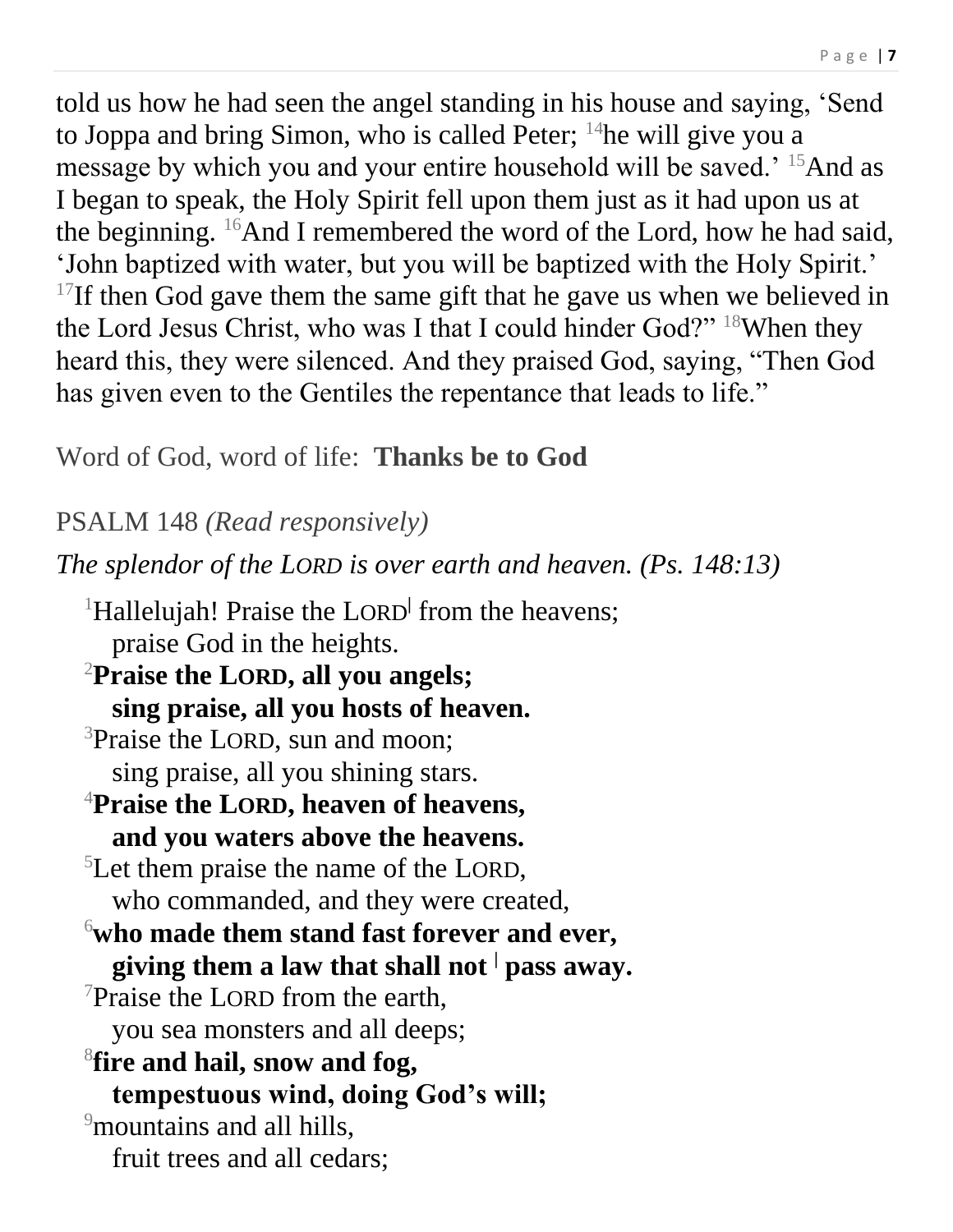## <sup>10</sup>**wild beasts and all cattle,**

**creeping things and flying birds;**

<sup>11</sup> sovereigns of the earth and all peoples,

princes and all rulers of the world;

#### <sup>12</sup>**young men and maidens,**

#### **old and young together.**

 $13$ Let them praise the name of the LORD,

whose name only is exalted, whose splendor is over earth and heaven.

#### <sup>14</sup>**The LORD has raised up strength for the people and praise for all <sup>|</sup> faithful servants,**

#### **the children of Israel, a people who are near the LORD. | Hallelujah!**

#### SECOND READING Revelation 21:1–6

*John's vision shows us that in the resurrection the new age has dawned; God dwells with us already. Yet we wait for the time when the tears that cloud our vision will be wiped away. Then we will see the new heaven, new earth, and new Jerusalem.*

<sup>1</sup>I saw a new heaven and a new earth; for the first heaven and the first earth had passed away, and the sea was no more.  ${}^{2}$ And I saw the holy city, the new Jerusalem, coming down out of heaven from God, prepared as a bride adorned for her husband. <sup>3</sup>And I heard a loud voice from the throne saying,

"See, the home of God is among mortals.

He will dwell with them;

they will be his peoples,

and God himself will be with them;

<sup>4</sup>he will wipe every tear from their eyes.

Death will be no more;

mourning and crying and pain will be no more,

for the first things have passed away."

<sup>5</sup>And the one who was seated on the throne said, "See, I am making all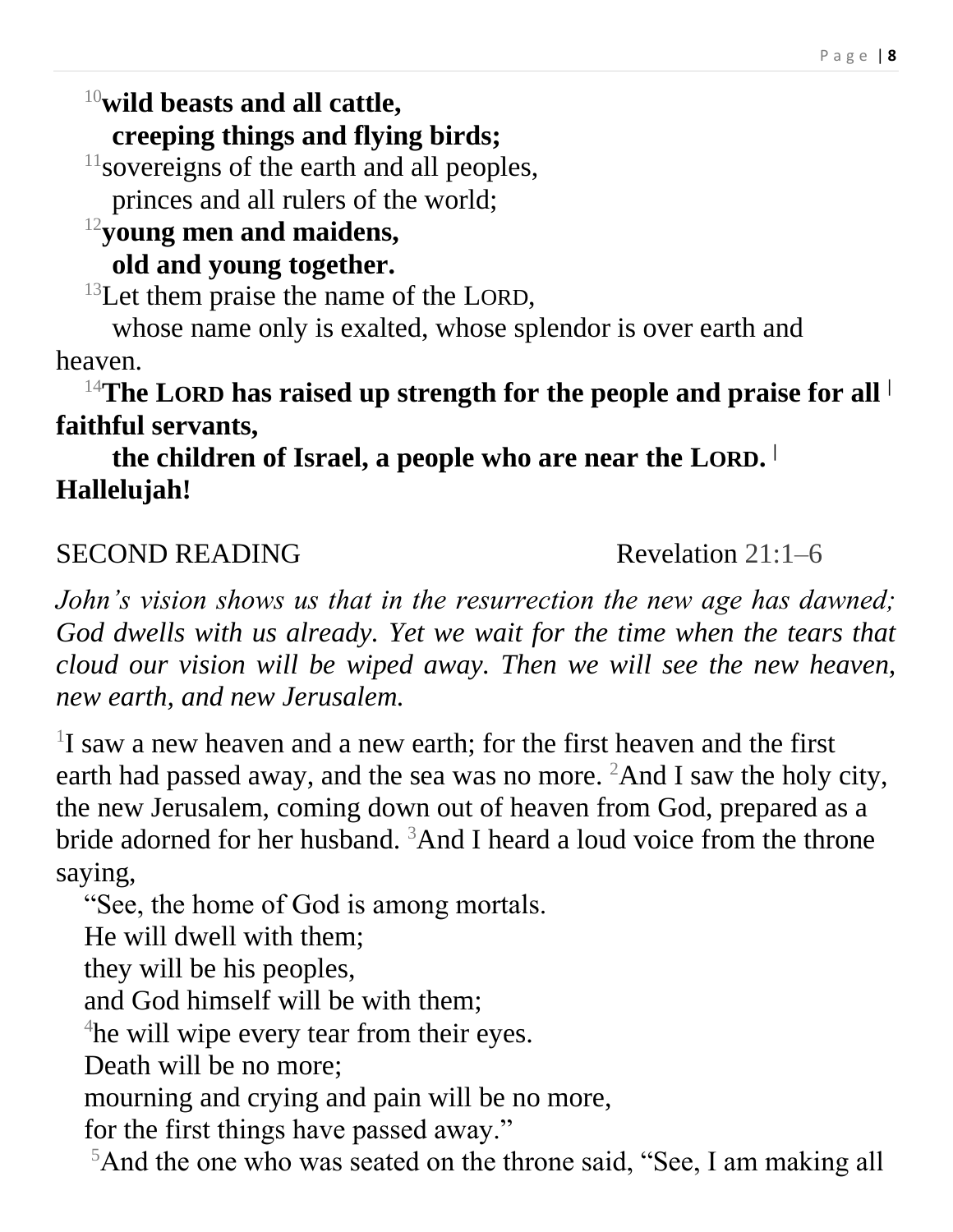things new." Also he said, "Write this, for these words are trustworthy and true." <sup>6</sup>Then he said to me, "It is done! I am the Alpha and the Omega, the beginning and the end. To the thirsty I will give water as a gift from the spring of the water of life."

Word of God, word of life: **Thanks be to God**

### ^GOSPEL ACCLAMATION



#### ^HOLY GOSPEL

P:The Holy Gospel according to John the 13th Chapter

#### **C: Glory to you O Lord**

*After washing the disciples' feet, predicting his betrayal, and then revealing his betrayer, Jesus speaks of his glorification on the cross. This deep complicated love of Jesus, even to death on the cross, will be the distinctive mark of Jesus' community.*

<sup>31</sup>When he had gone out, Jesus said, "Now the Son of Man has been glorified, and God has been glorified in him. <sup>32</sup>If God has been glorified in him, God will also glorify him in himself and will glorify him at once.  $33$ Little children, I am with you only a little longer. You will look for me;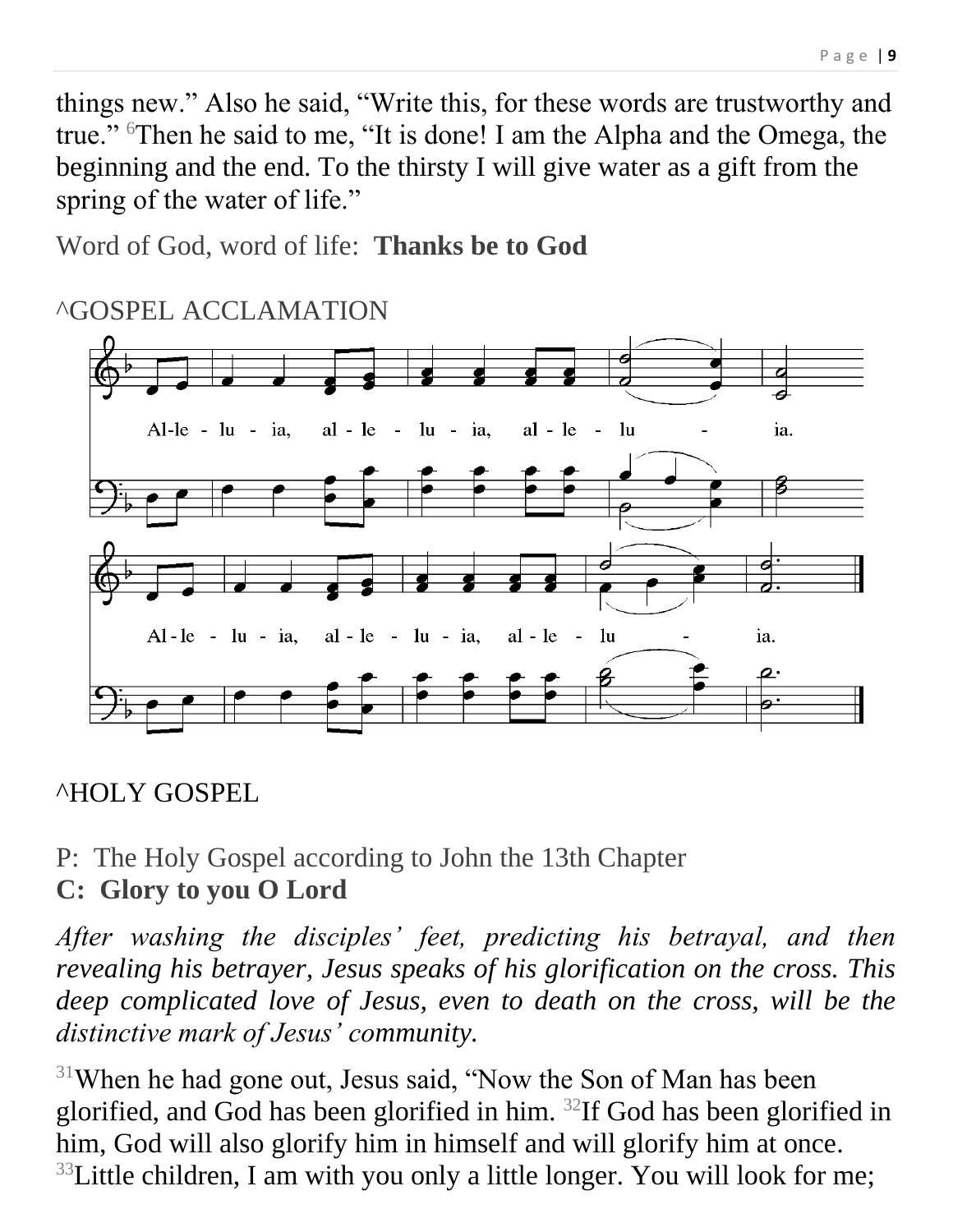and as I said to the Jews so now I say to you, 'Where I am going, you cannot come.' <sup>34</sup>I give you a new commandment, that you love one another. Just as I have loved you, you also should love one another.  ${}^{35}By$ this everyone will know that you are my disciples, if you have love for one another."

P:The Gospel of the Lord.

**C: Praise to you, O Christ**

SERMON Pastor Scott Lee

#### **^**HYMN

Sav Beau - ti ful ior. King  $\mathbf{1}$  $\frac{1}{2}$ οf cre a tion, 2 Fair are the mead ows. fair are the wood lands. fair 3 Fair  $is$ the sun shine, the moon light, is  $\overline{\phantom{a}}$ 4 Beau - ti - ful the  $Sav$ ior. Lord of tions. na God Son of and Son of Man! robed in flow'rs of bloom ing spring; bright the spar kling stars high; on Son of God Son and of Man!  $Tru - lw$ I'd love  $1<sub>V</sub>$ I'd thee. serve thee. tru  $\sim$ Je - sus is fair Je sus is er,  $\sim$   $$ pur er,  $Je -$ Je - sus shines bright er, sus shines pur er  $Glo$  - ry and hon praise, ad  $-$  0 ra tion, or,  $\overline{\mathbf{o}}$ light οf soul, crown. my my joy, my he makes it our rowing spir sing. sor all the the sky. than an gels in and for be thine! now ev  $er$ more

**Beautiful Savior**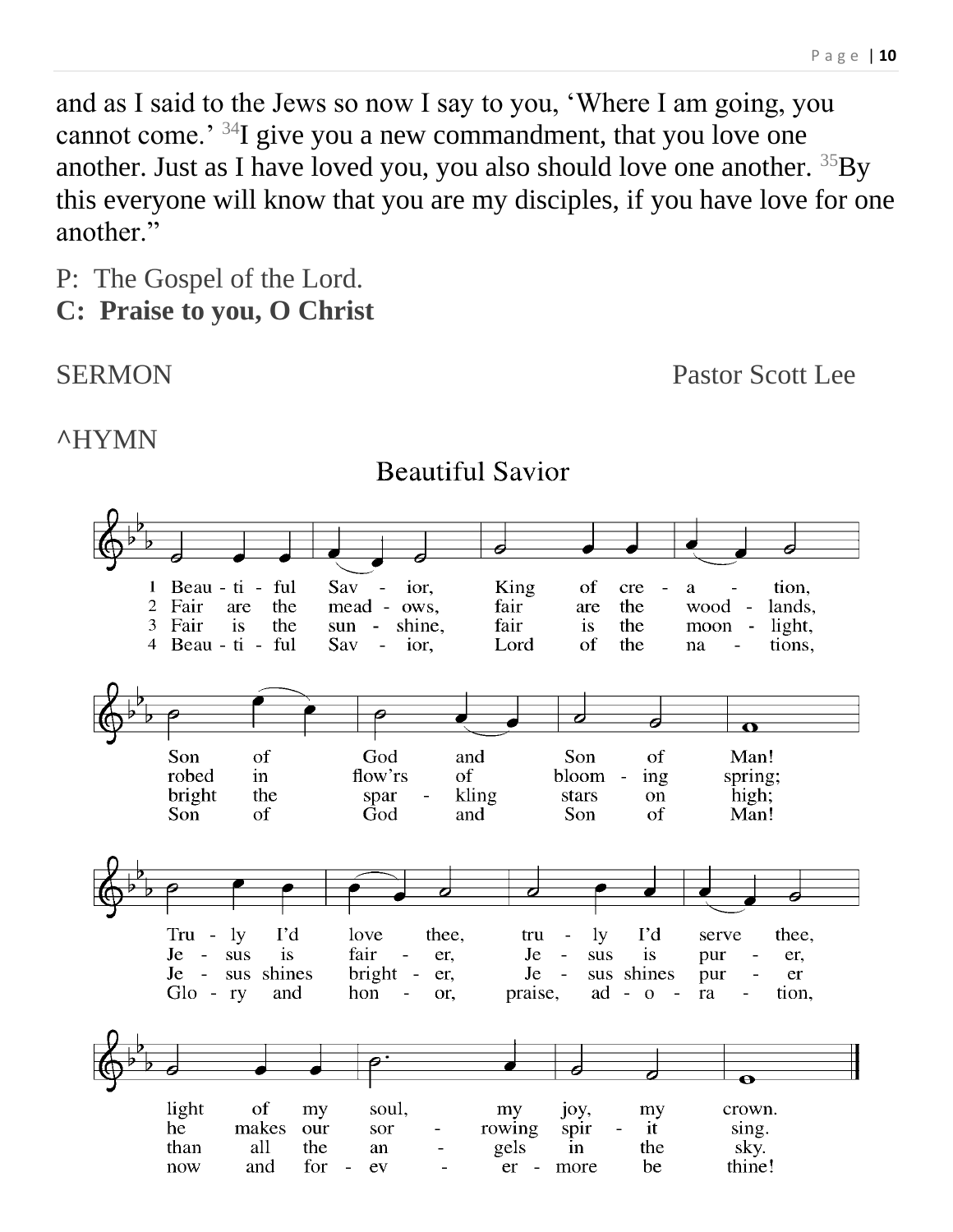#### ^APOSTLES' CREED

**I believe in God, the Father almighty, creator of heaven and earth. I believe in Jesus Christ, his only Son, our Lord. He was conceived by the power of the Holy Spirit and born of the virgin Mary. He suffered under Pontius Pilate, was crucified, died, and was buried. He descended into hell.\* On the third day he rose again. He ascended into heaven, and is seated at the right hand of the Father. He will come again to judge the living and the dead. I believe in the Holy Spirit, the holy catholic Church, the communion of saints, the forgiveness of sins, the resurrection of the body, and the life everlasting. Amen**

PRAYERS OF THE PEOPLE *(Kneeling as able.)* **Response: "Hear our prayer."**

^PEACE

- **P:** The peace of the Lord be with you always.
- **C: And also with you.**
- **P:** Let us share the peace.

#### **OFFERING**

*We join other Christians in joyfully responding to God's goodness, through your personal giving. The ushers will pass the offering plates during this time. For those who don't feel comfortable passing the plates during Covid, we ask that you place your offering in the plates located at*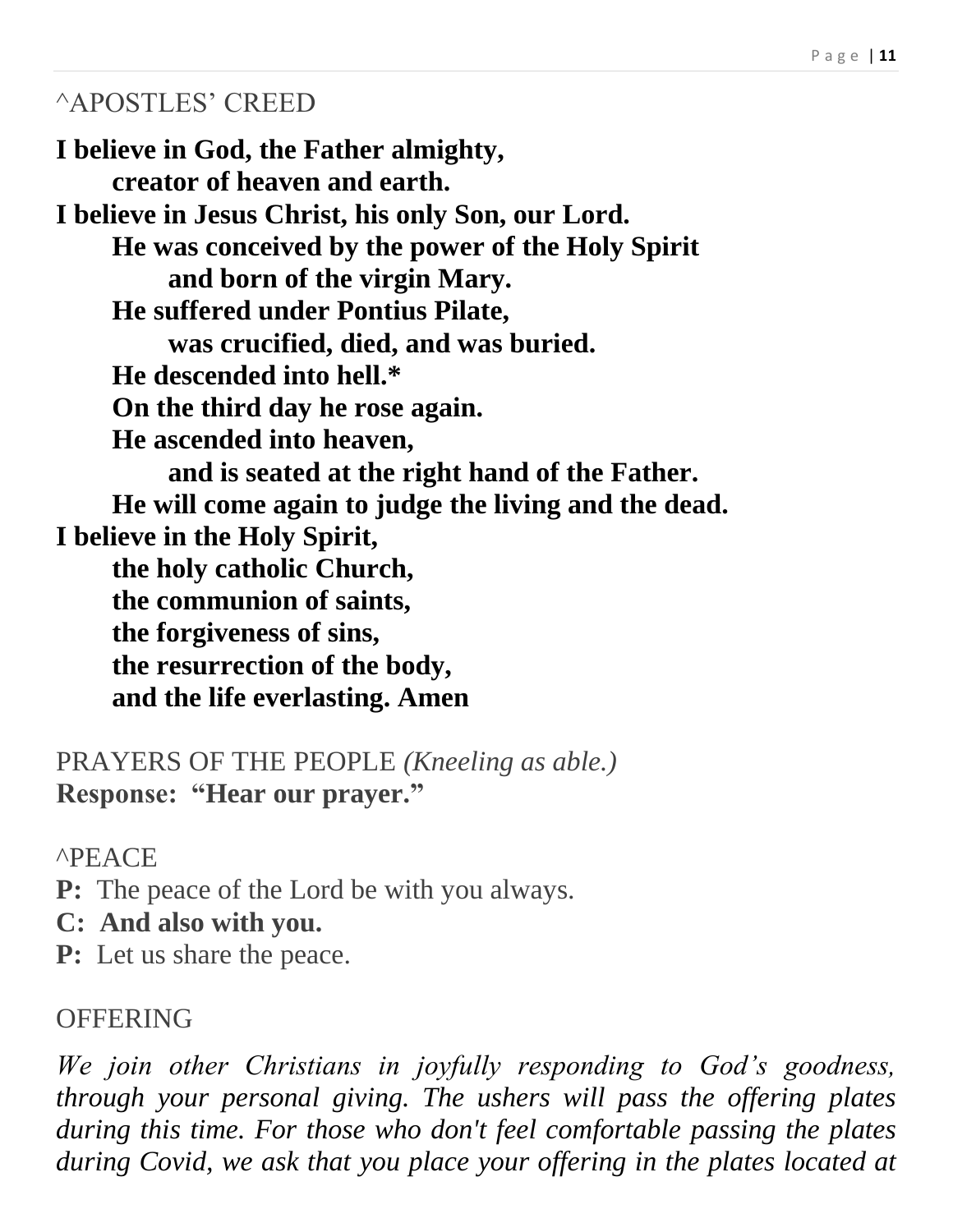*the front of the nave prior to the service, or after the service, in the plate on the table as you exit into the Hospitality area. Many people give electronically and we thank all growing disciples in advance for their supportive giving.*

#### ^OFFERTORY HYMN



#### OFFERING PRAYER

Living God, you gather the wolf and the lamb to feed together in your peaceable reign, and you welcome us all at your table. Reach out to us through this meal, and show us your wounded and risen body, that we may be nourished and believe in Jesus Christ, our Savior and Lord. **Amen.**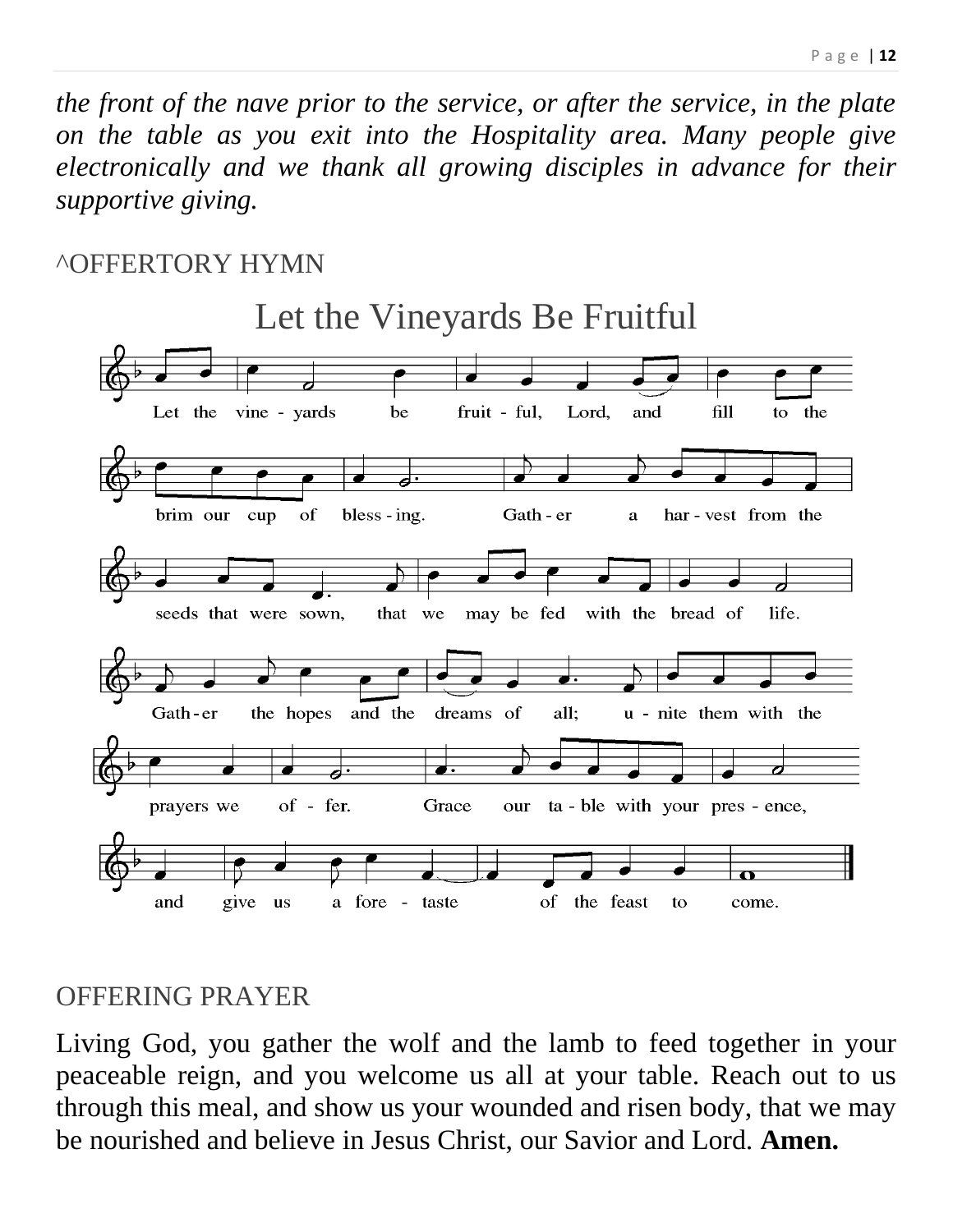#### +HOLY COMMUNION+

#### ^GREAT THANKSGIVING

- **P:** The Lord be with you.
- **C: And also with you.**
- **P:** Lift up your hearts.
- **C: We lift them up to the Lord.**
- **P:** Let us give thanks to the Lord our God.
- **C: It is right to give thanks and praise.**

**P:** It is indeed right and salutary………we praise your name and join their unending hymn:

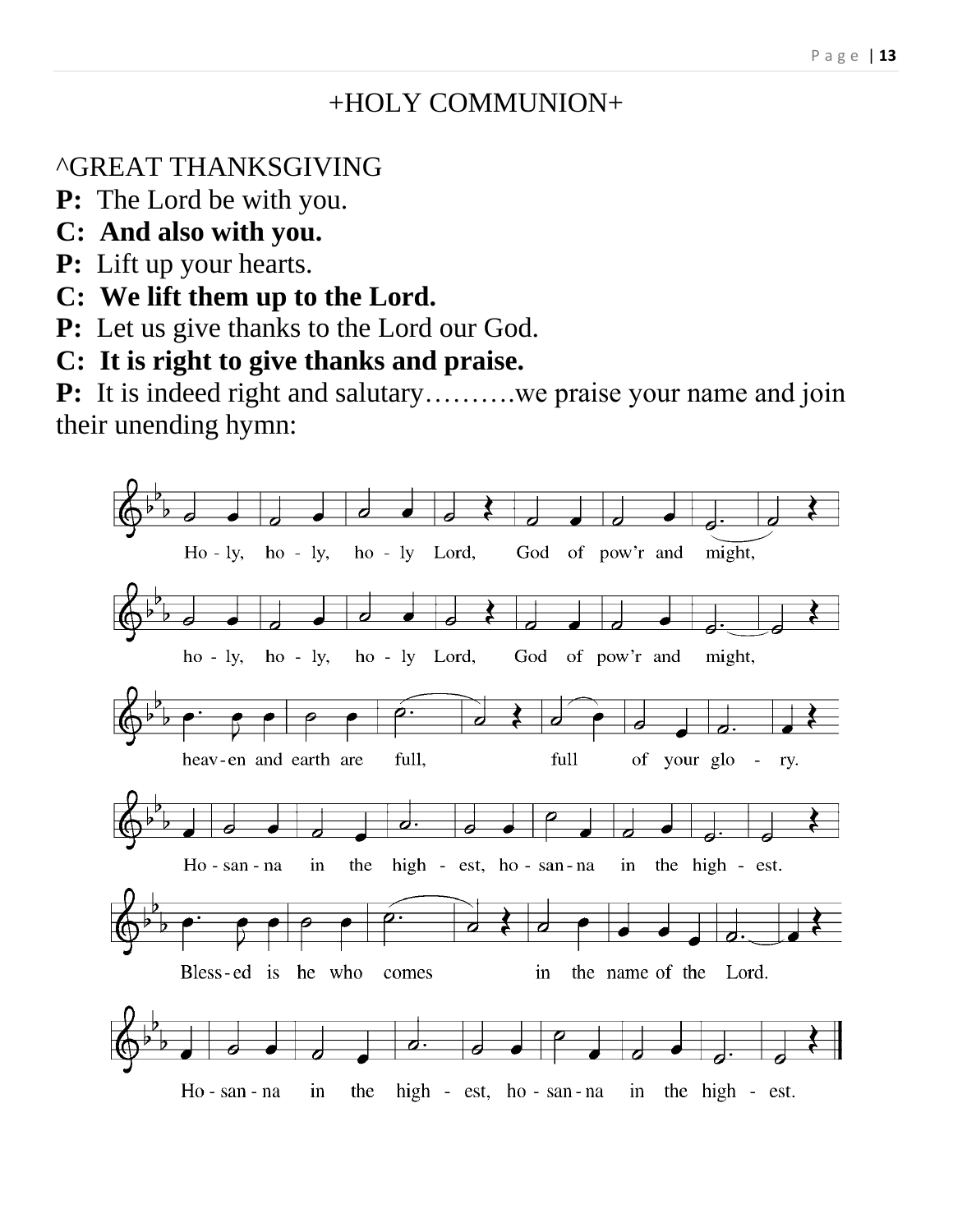WORDS OF INSTITUTION *In the night he was betrayed……*

#### ^LORD'S PRAYER *(Spoken)*

**Our Father, who art in heaven, hallowed be thy name, thy kingdom come, thy will be done, on earth as it is in heaven. Give us this day our daily bread; and forgive us our trespasses, as we forgive those who trespass against us; and lead us not into temptation, but deliver us from evil. For thine is the kingdom, and the power, and the glory, forever and ever. Amen.**

#### INVITATION TO COMMUNION

**P:** The risen Christ dwells with us here. All who are hungry, all who are thirsty, come.

**C: Amen**

#### DISTRIBUTION OF COMMUNION

*All baptized Christians are welcome to share the bread and wine of Holy Communion. Please pick up your communion card and "Fellowship Cup", an all-in-one wafer and juice set (the bread and wine) when entering the sanctuary. The pastor says "The Body of Christ given for you." and the assistant minister says, "The Blood of Christ shed for you." Open the top protective film to uncover the "body" (an unleavened wafer), place in your mouth then open the 2nd protective film to uncover the "blood" (100% grape juice) and drink. Please dispose of your cup in the receptacle provided when leaving the sanctuary. Sign the communion card and place it in the offering plate.*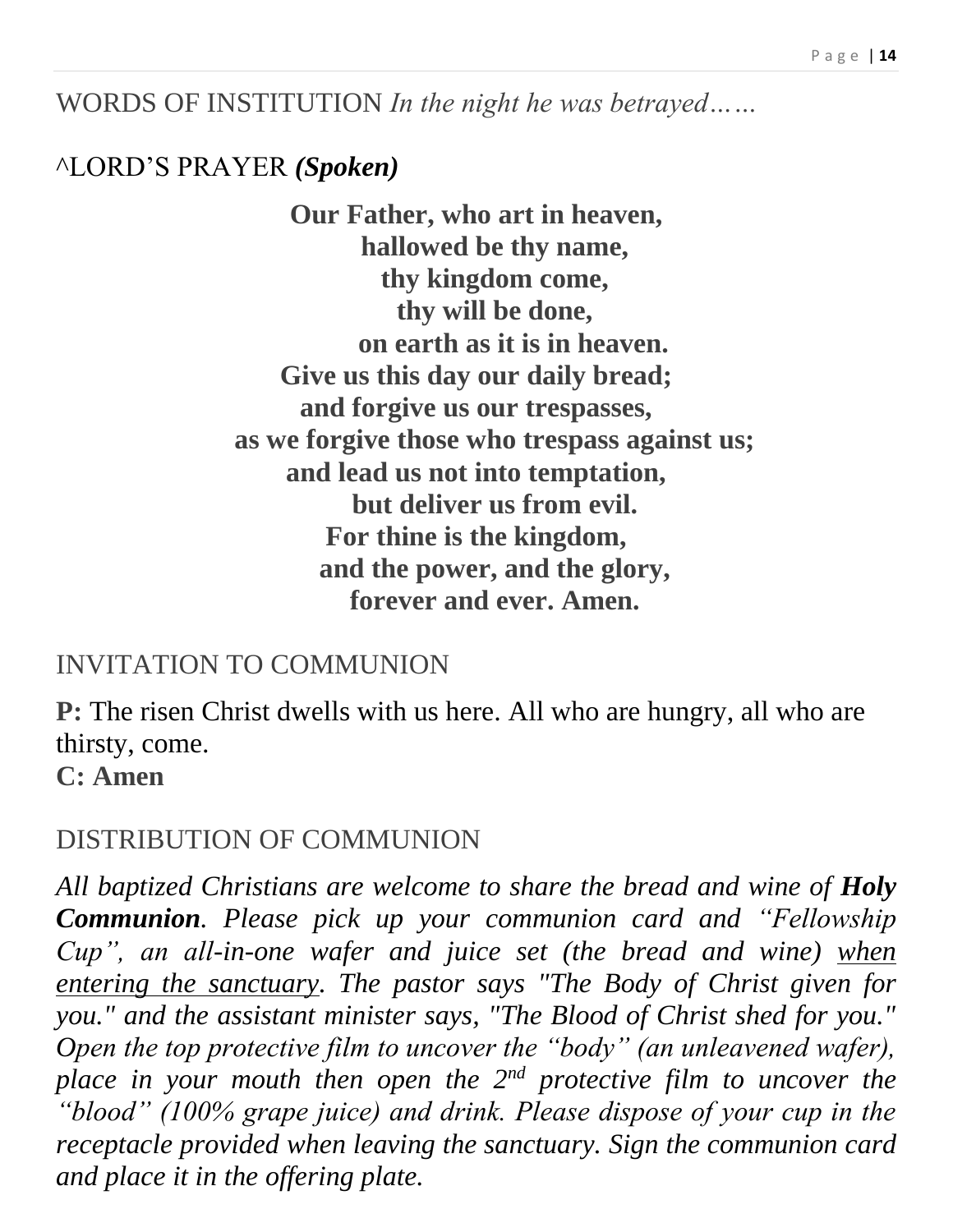**P:** The body and blood of our Lord Jesus Christ strengthen you and keep you in his grace.

#### **C: Amen**



#### POST COMMUNION PRAYER

We give you thanks, generous God, for in this bread and cup we have tasted the new heaven and earth where hunger and thirst are no more. Send us from this table as witnesses to the resurrection, that through our lives, all may know life in Jesus' name. **Amen.**

#### ANNOUNCEMENTS

#### ^BENEDICTION/BLESSING

God, the Author of life, Christ, the living Cornerstone, and the life-giving Spirit of adoption,  $\pm$  bless you now and forever. **Amen.**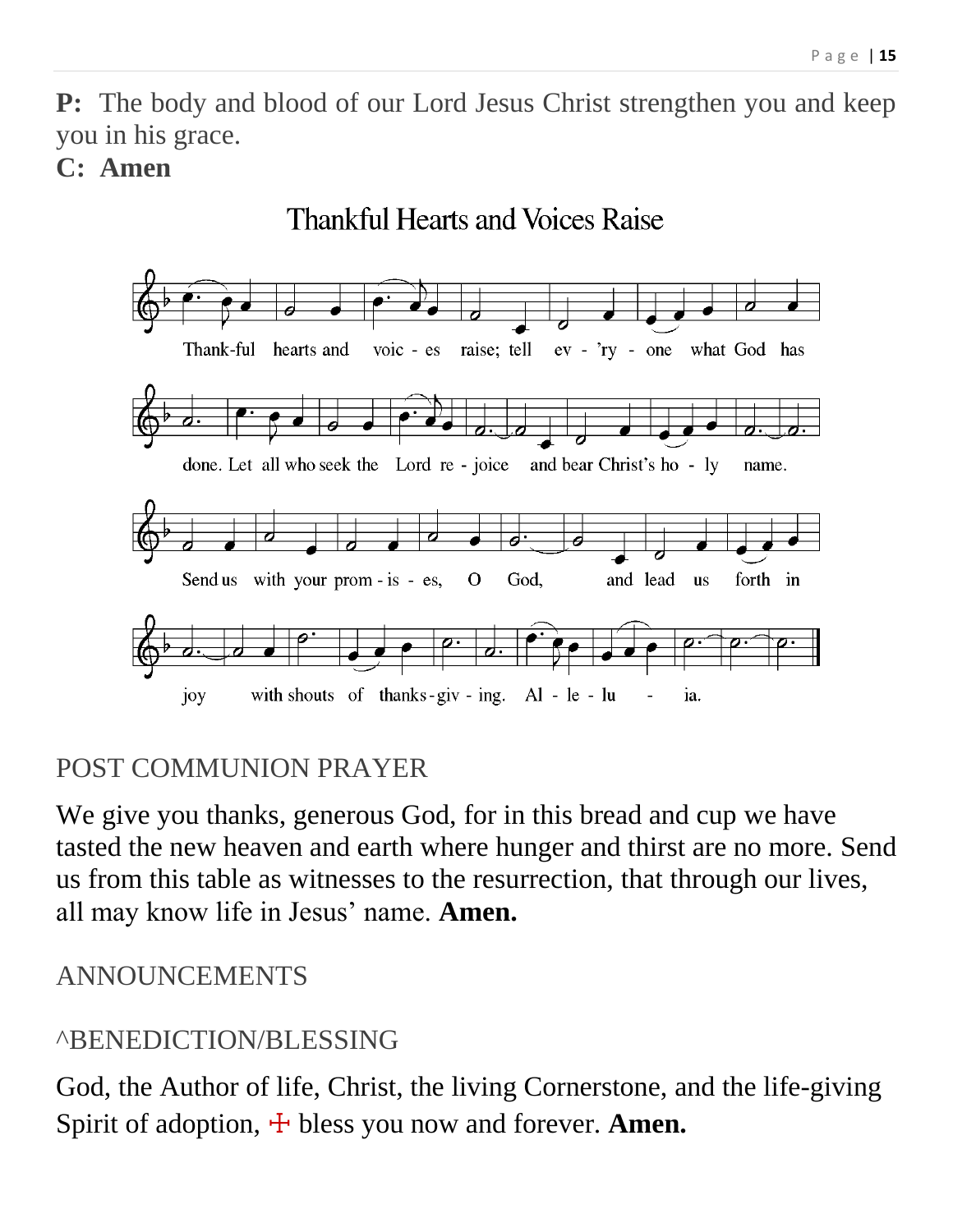#### **^**HYMN

#### This Little Light of Mine



Text: African American spiritual Music: THIS JOY, African American spiritual

#### ^DISMISSAL

#### Alleluia! Christ is risen. **Christ is risen indeed. Alleluia!** Go in peace. Tell what God has done. **Thanks be to God.**

*Sundays and Seasons.com Copyright 2022 Augsburg Fortress. All rights reserved. Reprinted by permission under Augsburg Fortress Liturgies Annual License#SASO22375. Hymns reprinted with All Rights Reserved by CCLI License #139617 and One License #729686-A*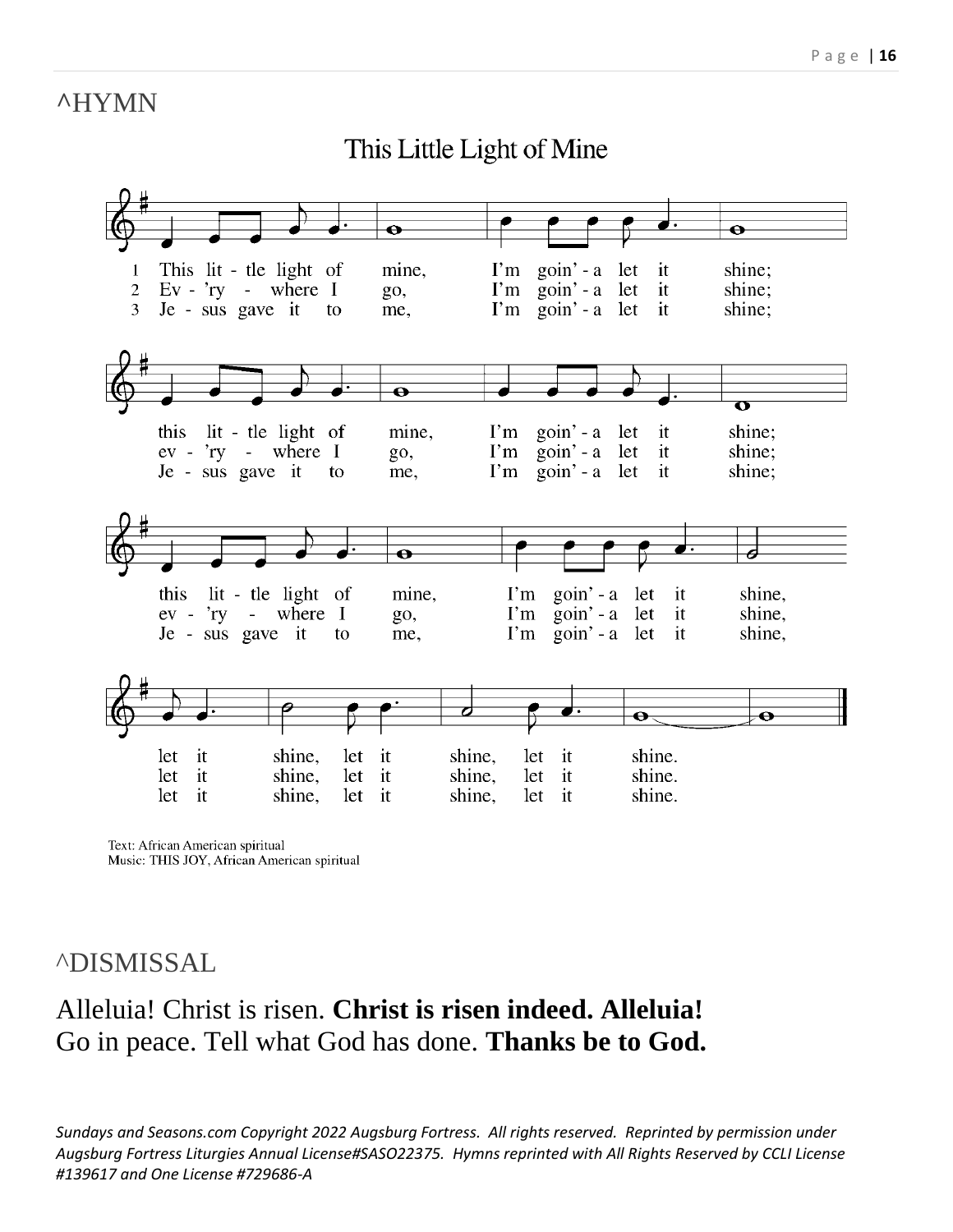

As a **Reconciling in Christ congregation**, Immanuel Lutheran Church, Norwood, commits to celebrating the love of God with ALL people as we are all made in **ReconcilingWorks** God's image. Whatever your abilities, gender LUTHERANS FOR FULL PARTICIPATION identity, sexual orientation, relationship status, race, culture, faith tradition or economic circumstance; whatever

your past or present – you are welcome to share in God's love and our community.

#### **ACTIVITIES FOR THE WEEK**

**Weekly Activities do not reflect building use by outside groups.**

| <b>SUNDAY</b>   | <b>Education Hour</b>  | $10:00$ AM         |
|-----------------|------------------------|--------------------|
|                 | Council Mtg.           | 12:00 PM           |
|                 | <b>Puppet Workshop</b> | $1:00$ PM          |
| <b>TUESDAY</b>  | Bible Study (Zoom)     | $7:00 \text{ PM}$  |
| <b>THURSDAY</b> | <b>Half Century</b>    | $12:00 \text{ PM}$ |



**Order Geraniums for Pentecost Sunday!** Cost for each 4" pot is \$4.00. Pick up a holiday flower order envelope in the hospitality area after Sunday services, **May 1st – May 22nd**. Thank you.



Wearing masks while attending service will be optional. We do request that you stay at home should you experience symptoms or suspect that you may have COVID. Please see COVID Protocol available online and in the hospitality area.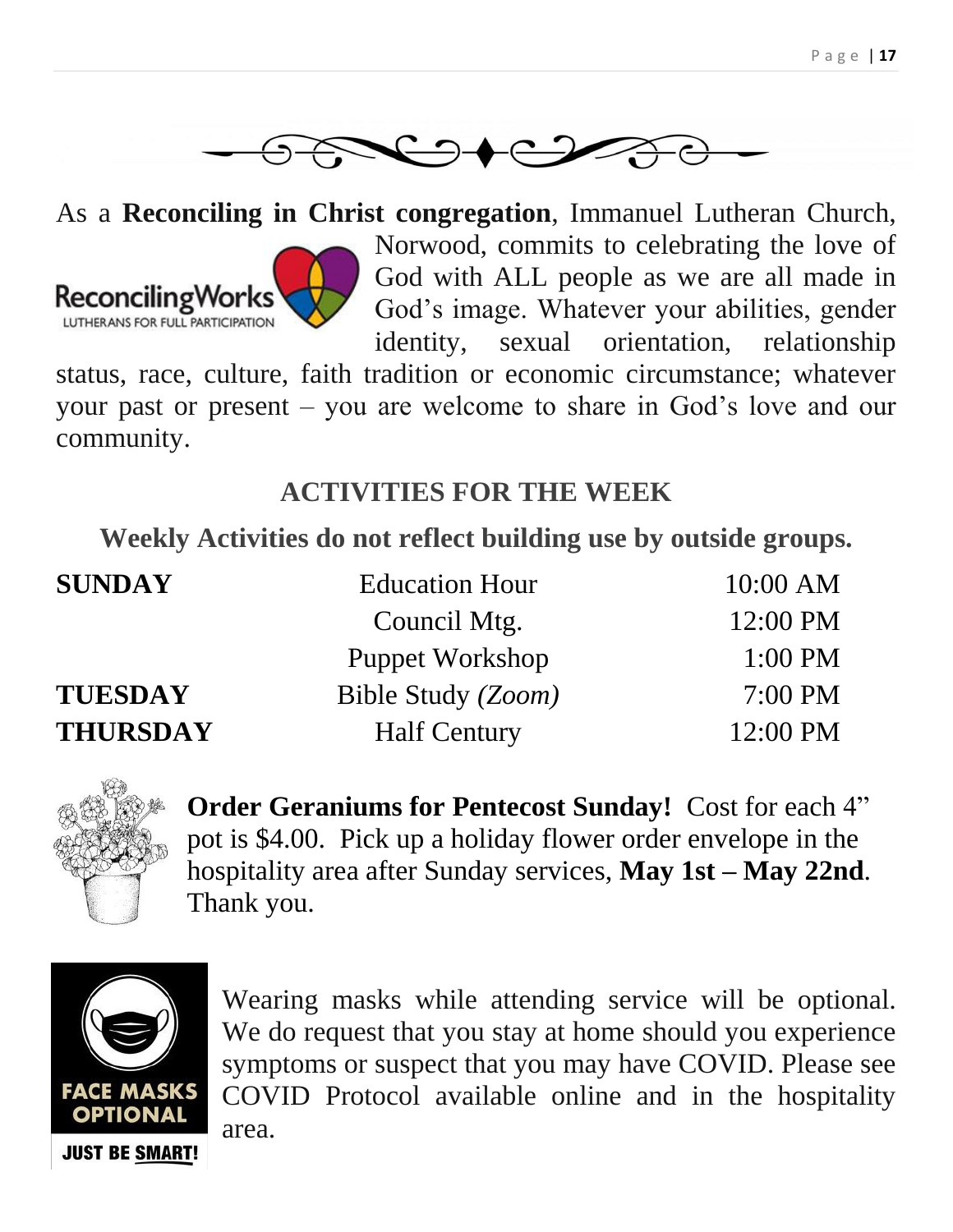### **Come and Celebrate Ascension Day Thursday May 26th**



We celebrate Ascension Day 40 days after [Easter](https://www.lutheranchurch.dk/liturgy-and-worship/festivals-and-traditions/easter) and 10 days before [Pentecost,](https://www.lutheranchurch.dk/liturgy-and-worship/festivals-and-traditions/pentecost) always on a Thursday. We celebrate that Jesus was taken up into heaven 40 days after his resurrection from the dead. In the Creed we say that we

believe in Jesus who *"ascended into heaven, and sits at the right hand of God, the Father almighty"*. Jesus' ascension marks the end of his life on earth.

This year we are inviting our Delaware conference's 20 congregations to join us **IN PERSON!**

- At **Holy Trinity Lutheran Church** 927 South Providence Road, Wallingford, Pa.
- 6 PM for light Refreshments
- 7 PM Communion Service
- Service conducted by members of your Executive Committee
- Sermon by Rev. Dr. Moses Suah-Dennis, the pastor of Faith-Immanuel Lutheran Church in East Lansdowne and recently appointed Co-Director Of SEPA's Evangelical Mission
- Musical Accompaniment by Kathleen Schneider
- A Virtual option to join us will also be available

#### **We hope and pray that you can join us for this celebration service!**

#### **Sincerely, Karl McClellan for your Delaware Conference Executive Committee**